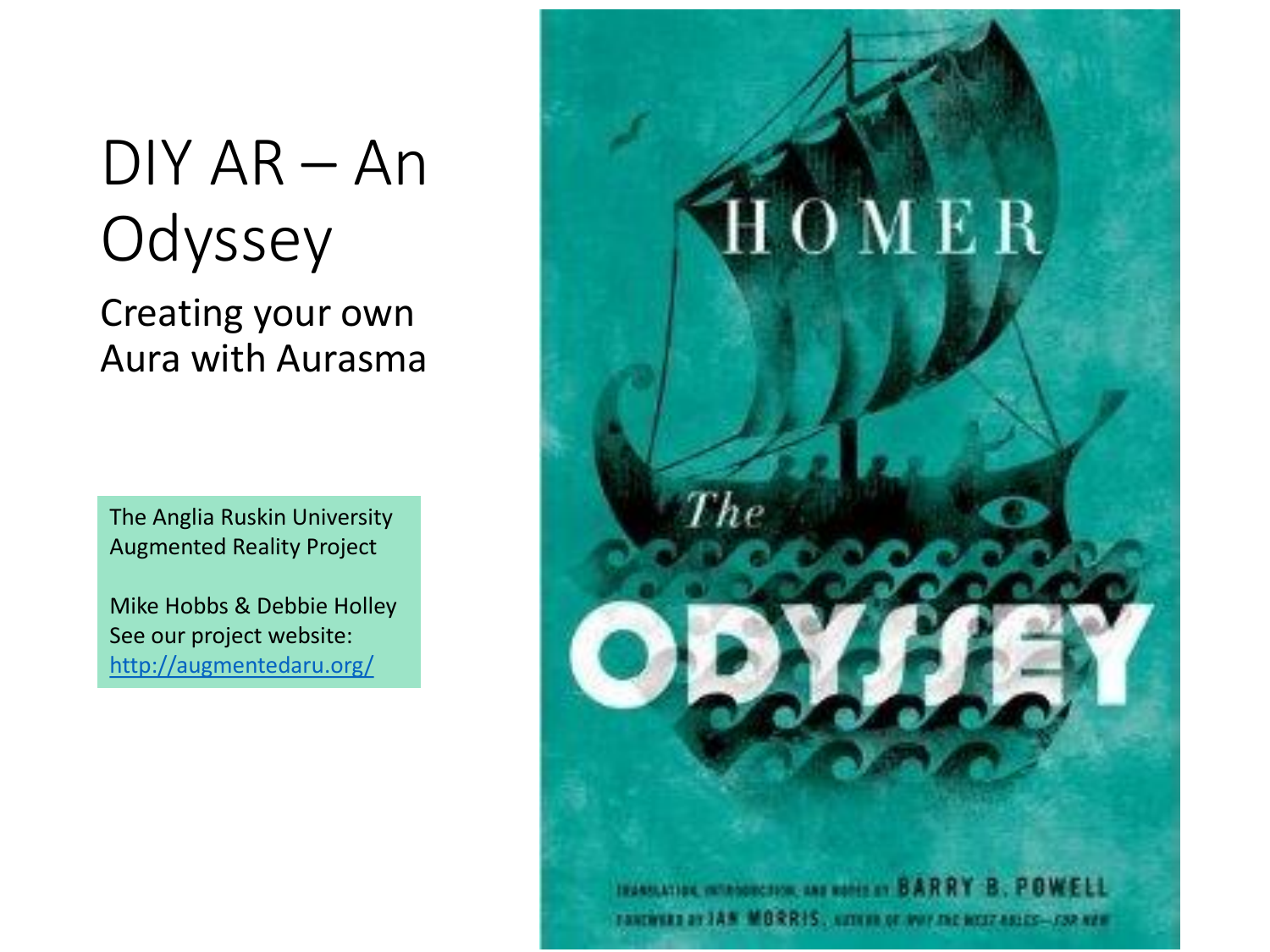#### Create Media

Script and practice a short (i.e. 10 sec) video clip. E.g. '*Why the Odyssey is an important book…*'

Use the video camera on the device that is running Aurasma.

Set the resolution for your video to the lowest setting (saves space 20Mb limit) – (*you may need to google how to do this)*

Record your video and save onto your device.

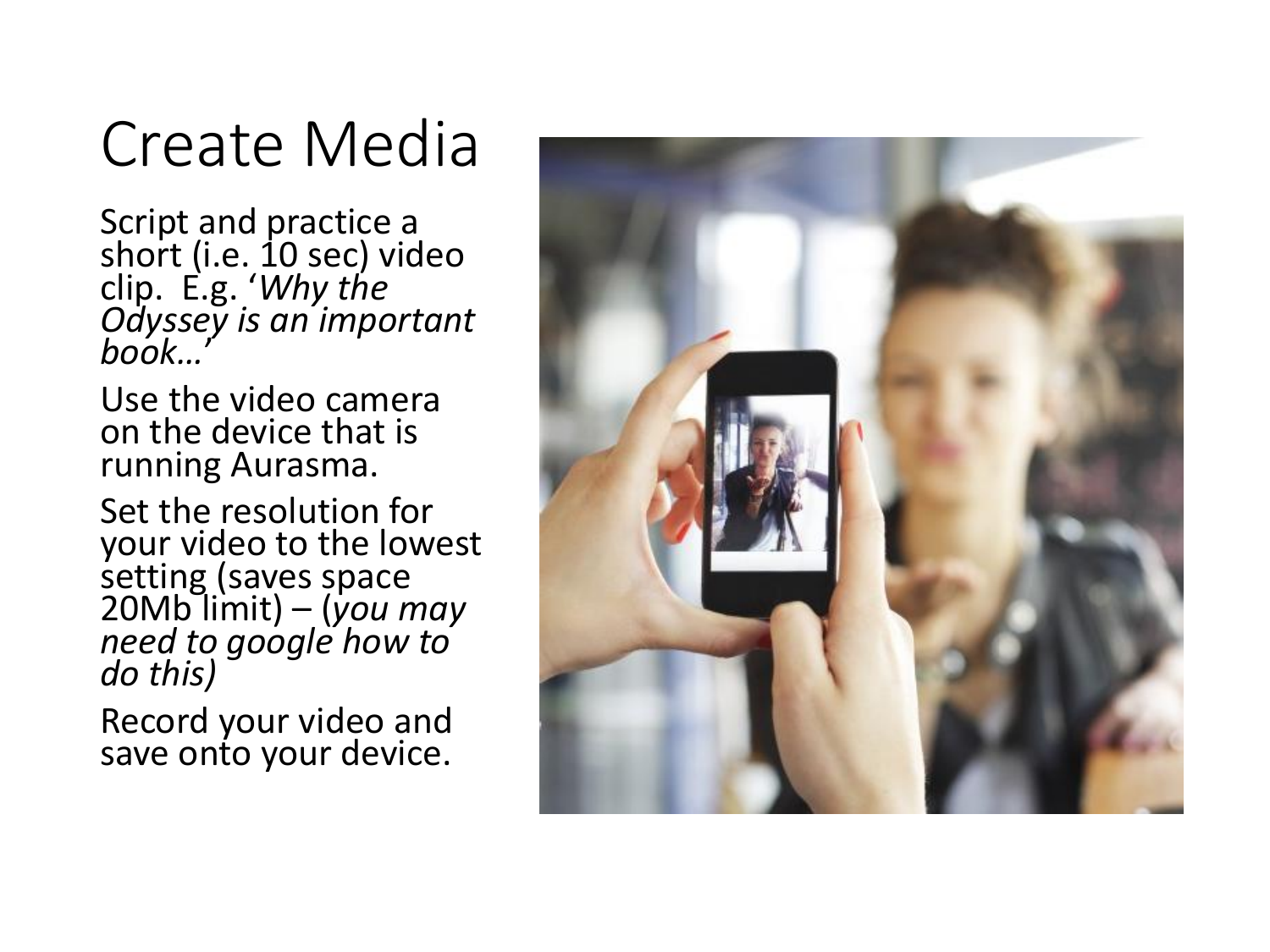# Create Aura

From the viewfinder screen Tap on the

 $\blacktriangle$  at the bottom of the screen to get to the set of available auras and the menu icons at the base of the screen.

Tap the  $+$  to start creating our aura

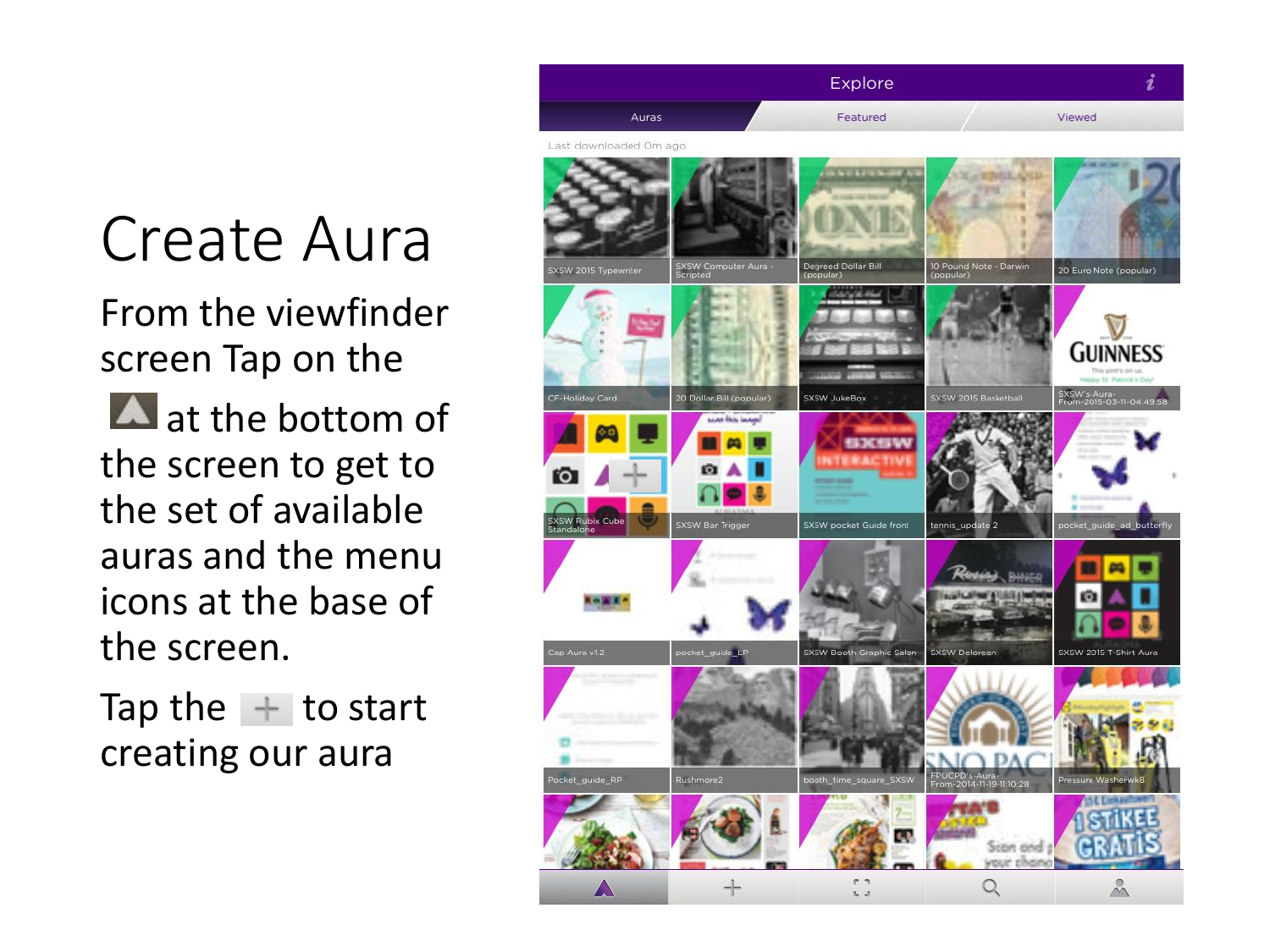# Choose **Overlay**

You are presented with some simple, library animations that can be used as the media that is played.

For now ignore these and select the 'Device' tab from the bottom of the screen.

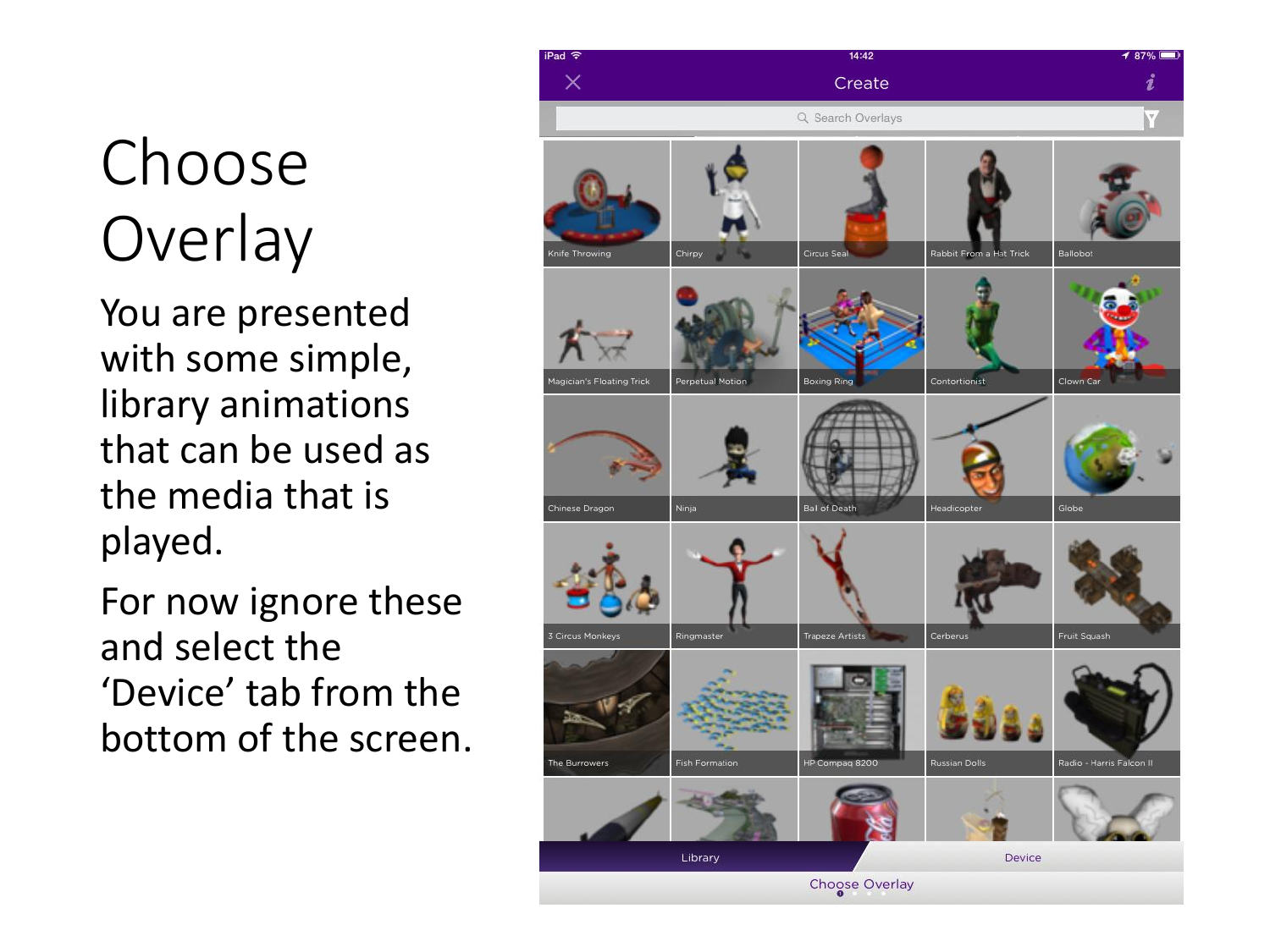Choose **Overlay** In this picture you can see an overlay we have already created.

You will need to add the video clip and create an overlay.

Tap on the **+** on the right hand side of the bar at the top of the screen.

You can record media directly using the 'camera' but choose the 'photo album' to load your video clip.



Library

Device

Choose Overlay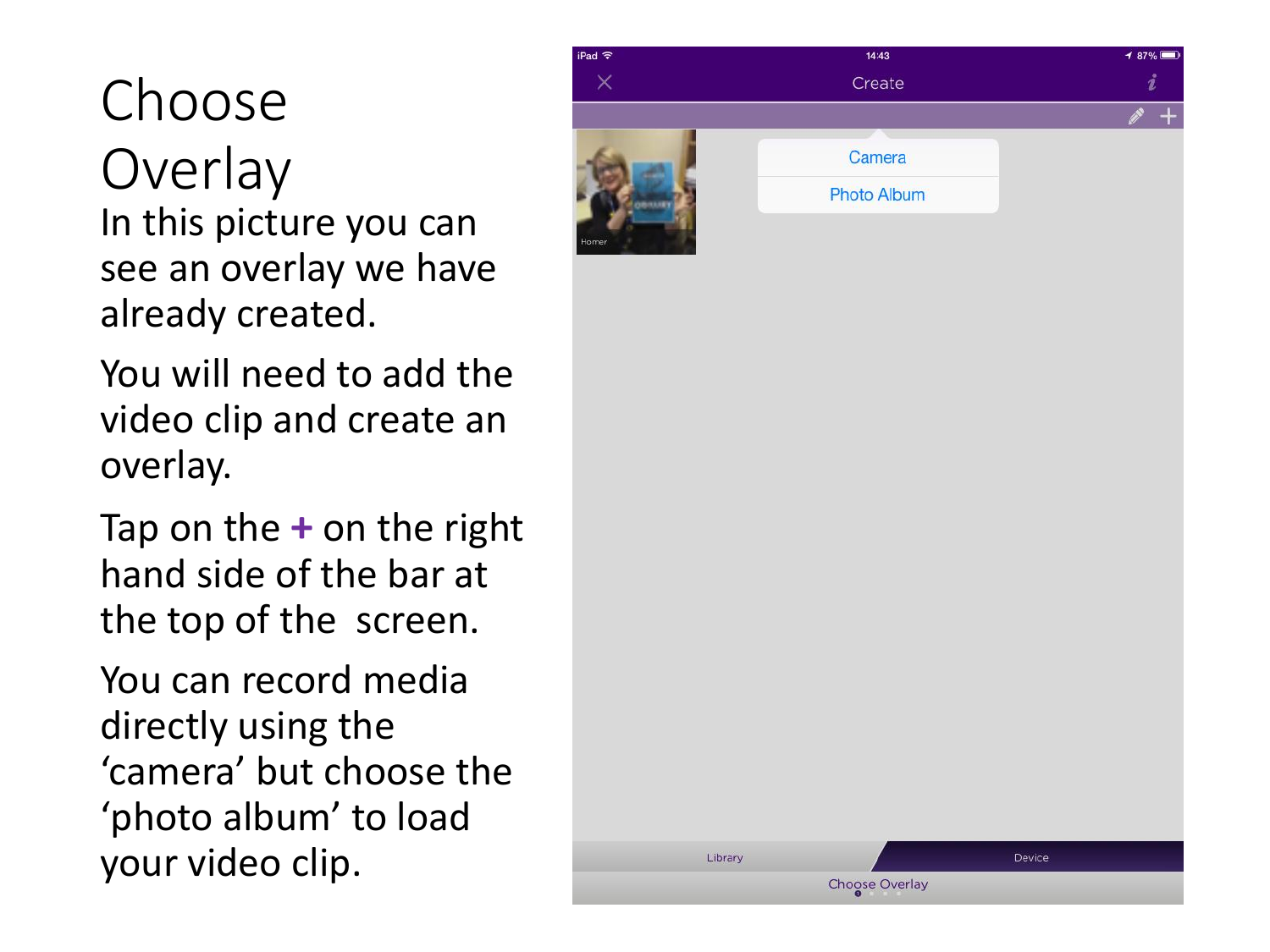## Select Media & Create **Overlay**

From your photo album or gallery select the video you want to use.

*If it is too large you will not be able to create your overlay so you may need to edit / post process your video to reduce the resolution and size.* 

You should name the overlay then tap 'Finish'



**Finish** 

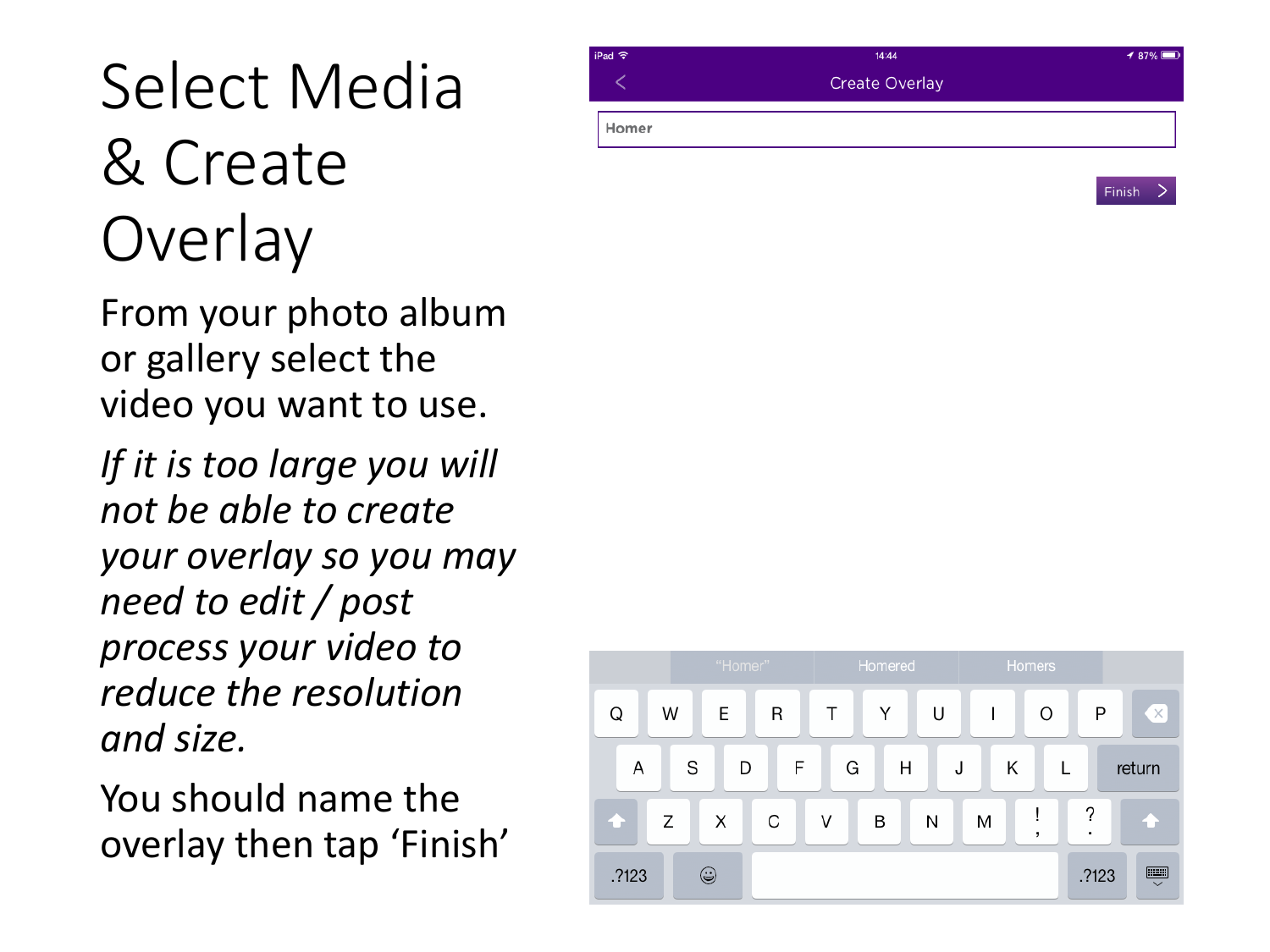#### Select **Overlay**

Once you have created your overlay you can select it (tap on the image) and you will then be able to see the media played (in a loop) on your screen.

If you are happy you can tap 'select' at the bottom left of your screen.

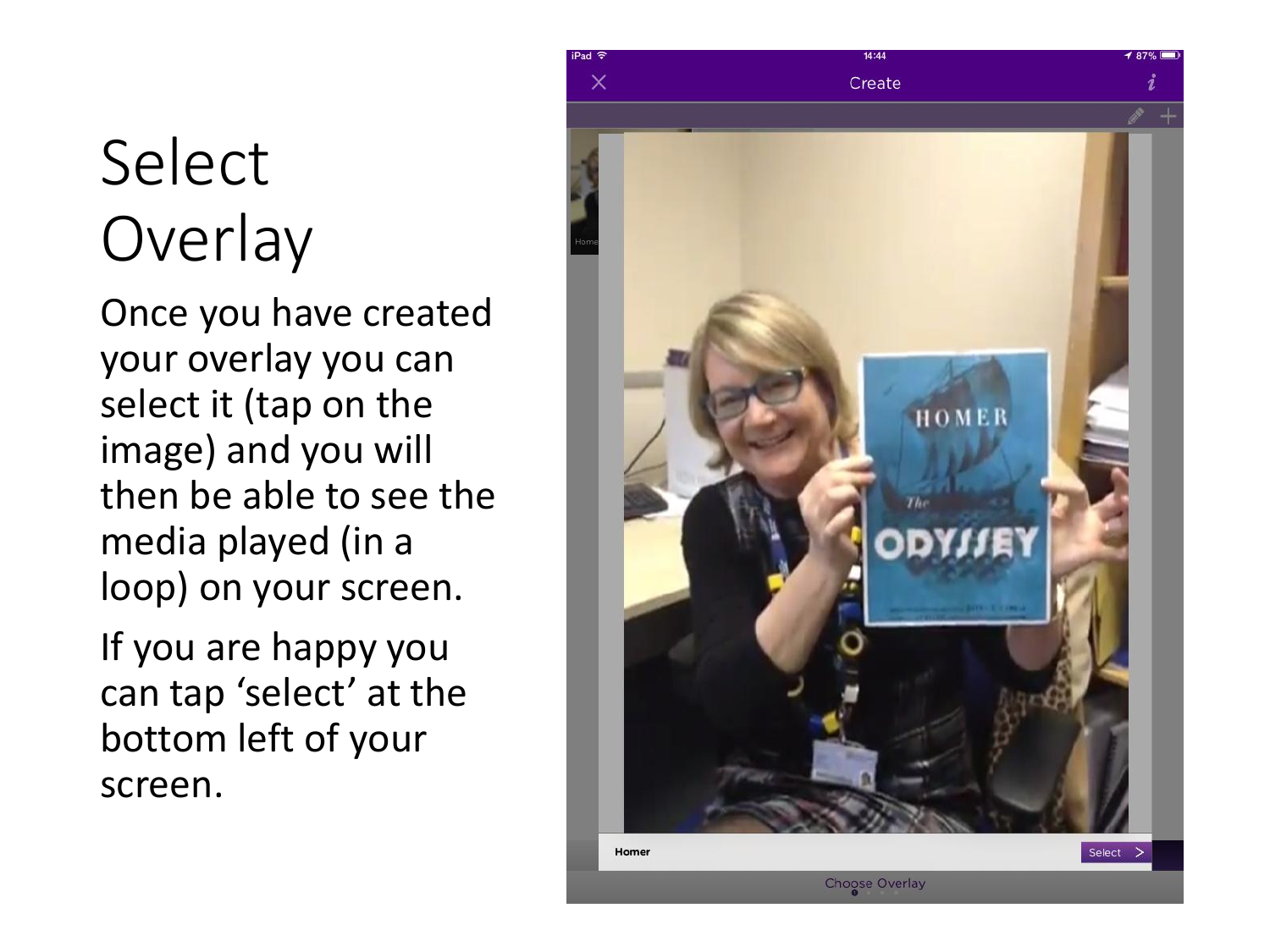# Capture Trigger Image

You can now point your camera at image / scene you wish to use as a trigger.

The small scale at the bottom shows when you have a good image (green) or one without sufficient contrast (red)

When you have a nice clean image (watch out for reflections / shadows) tap the camera > icon in the bottom right hand corner.

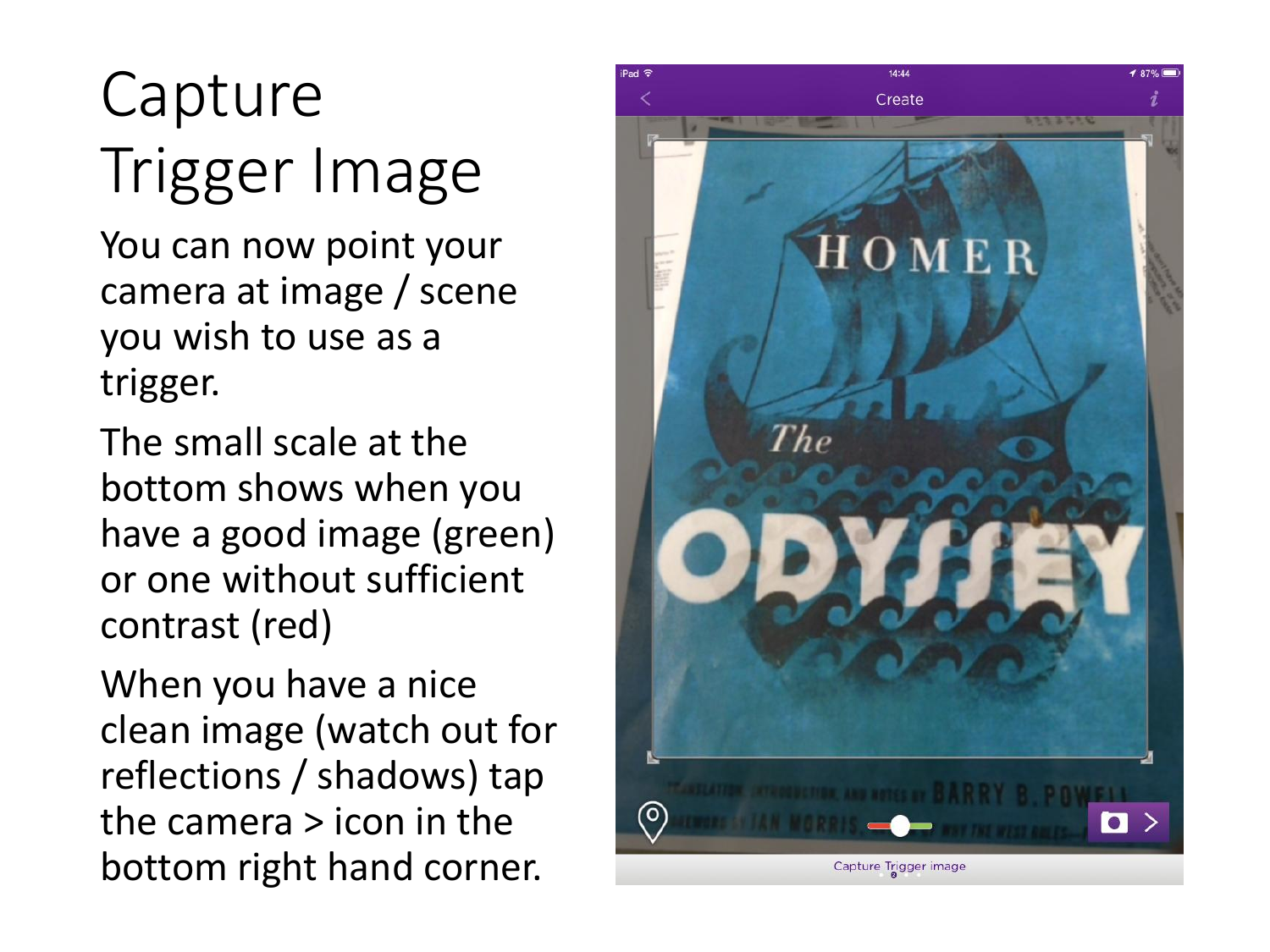# Position **Overlay**

Your overlay will now play (in a loop) superimposed on your trigger image.

You can change the position by dragging with your finger, or the size by pinching between two fingers, rotation and aspect ratio.

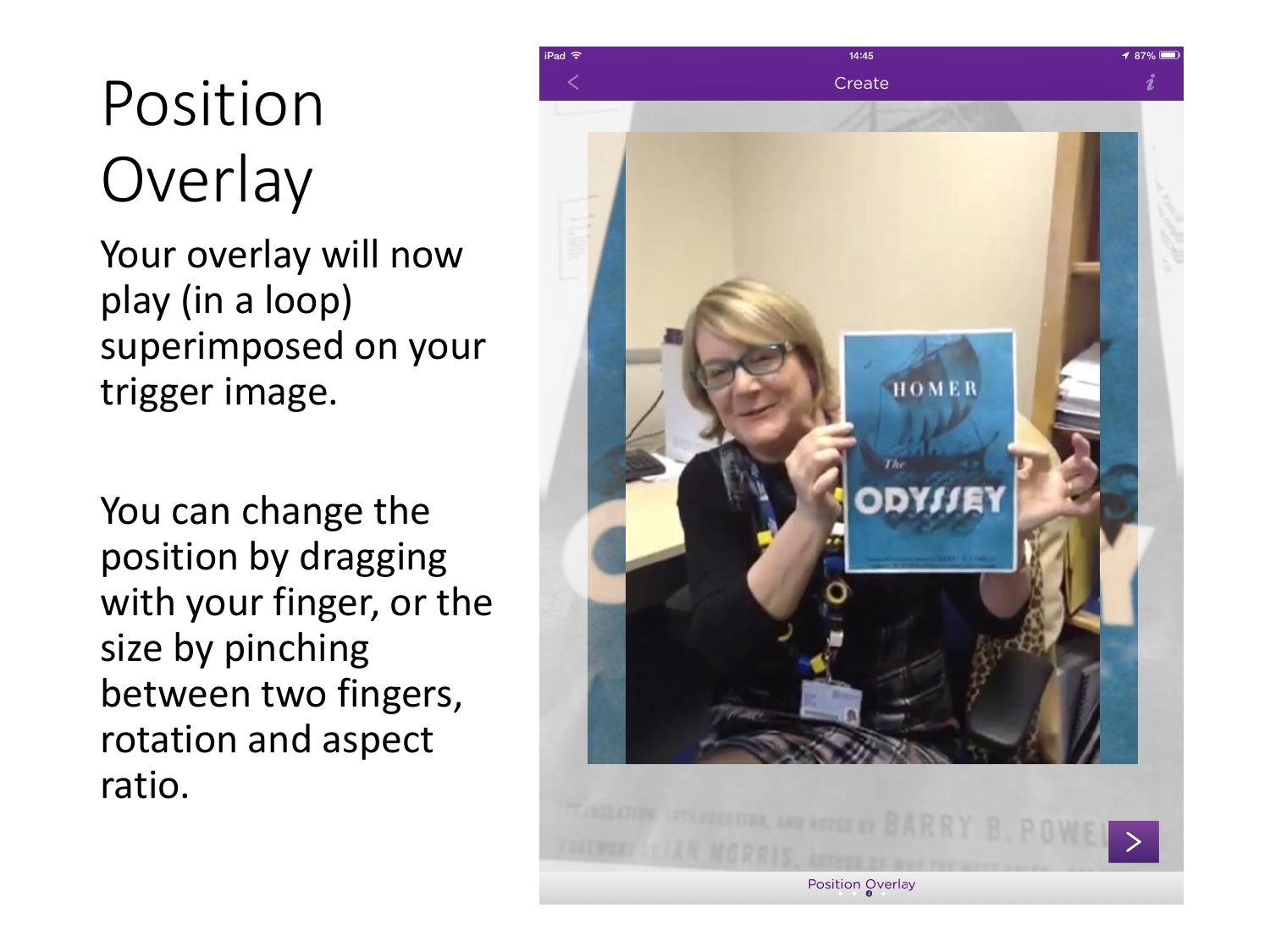#### Name & publish

You can now name your Aura and finish.

You can now test out your aura on the trigger.

By default your aura is added to the 'private' channel of your device.

If you want to make it public you will have to create and/or log into an account. Then your aura will be loaded to a remote server and available to others who follow you, or your channel.





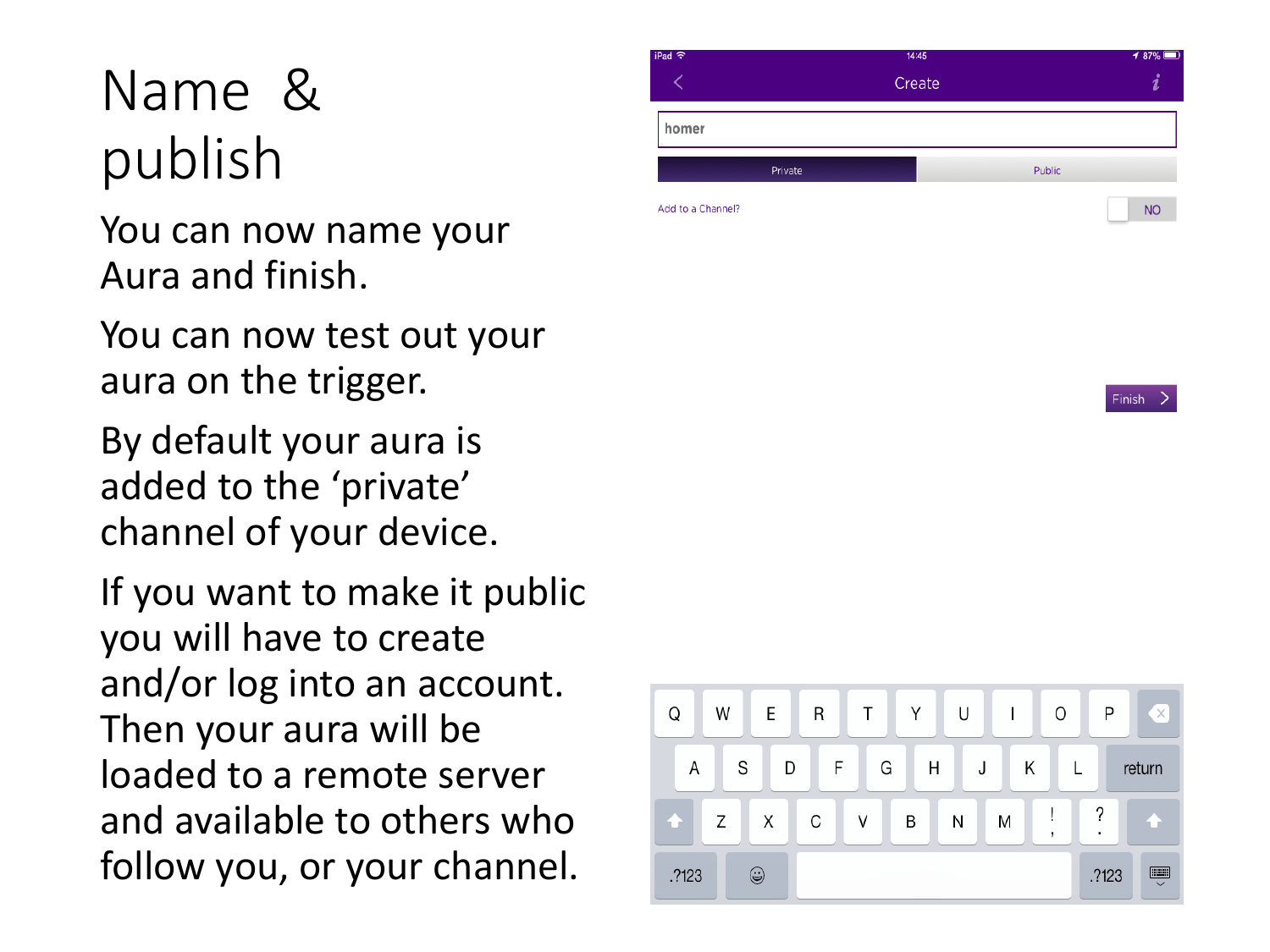# Log onto or Create Account

From the view finder, tap the A to get to the menu, then select the account å icon

The default account is 'Me' but you can create a new account by putting filling in the account details with 'new'

Or log into an existing account with name and password with the slider set to 'existing' e.g. books4U with

arubook2015



 $\triangle$ 

 $+$ 

 $\begin{bmatrix} 1 \\ 2 \end{bmatrix}$ 

 $Q$